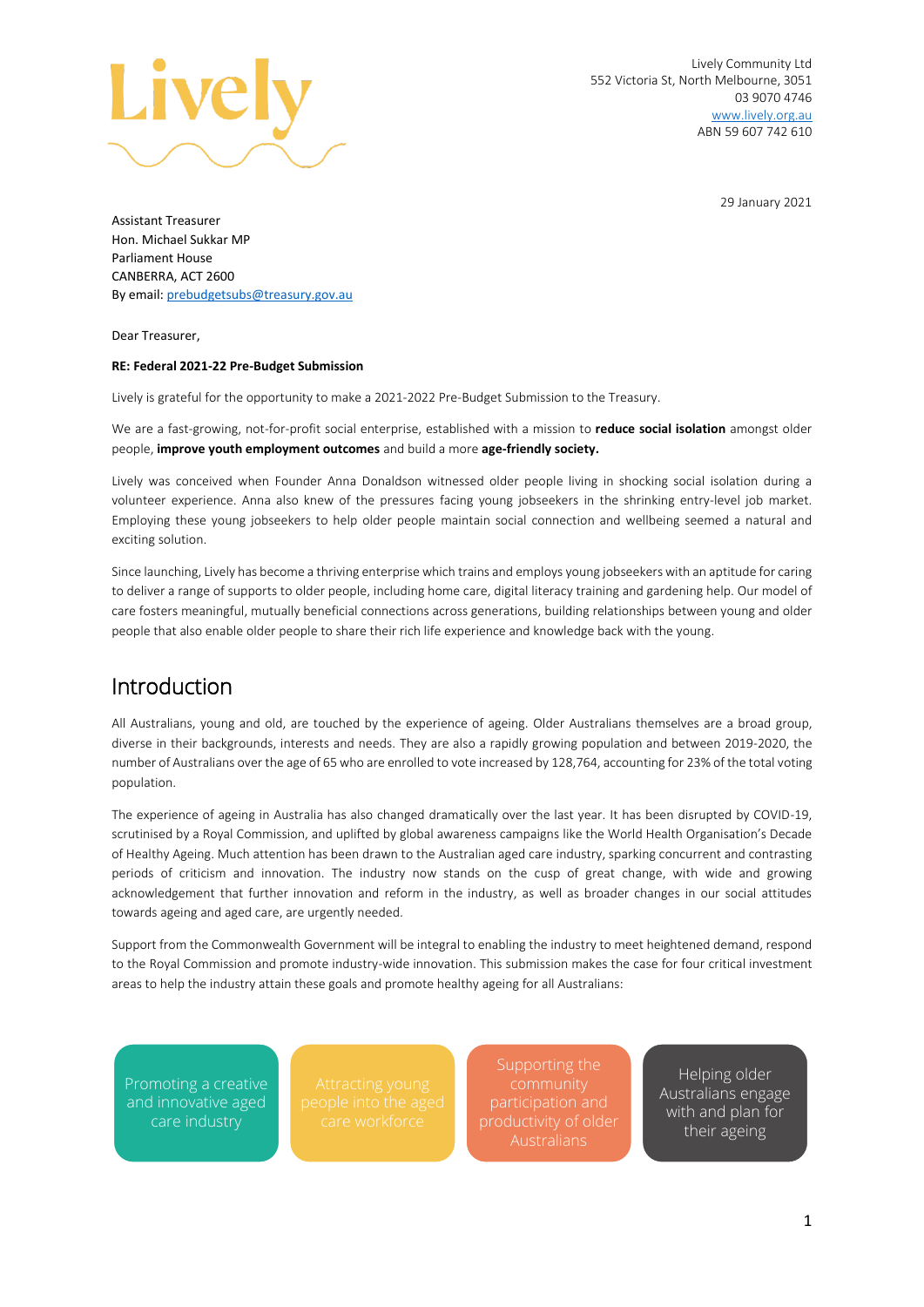## 1. Funding innovation

## Building a funding model that encourages a creative and innovative industry.

Increasing Commonwealth funding is critical to lifting the quality of aged care in Australia. However, for the 2021-22 Federal budget, Lively also advocates for the allocation of increased expenditure towards strong policy levers which enable innovation and creative responses to the Royal Commission into Aged Care Quality and Safety.

At present, the key funding streams for the aged services sector (Commonwealth Home Support Programme and the Home Care Package program) provide limited scope for providers to experiment with new service models, and additional funding mechanisms should be initiated with the express purpose of encouraging and enabling the development of new and improved approaches.

In 2019, KPMG's 'Innovation in Age Services' report found that providers were not only insufficiently funded to pursue innovation, but were inhibited from implementing more cost-effective models of quality service delivery without it.<sup>1</sup> The report similarly found that rapid advances in technology had been under-utilised in the sector and recommends strengthening a culture of collaboration between providers to increase sharing of resources and learning from each other.<sup>2</sup> As a next step, the report recommended the strengthening of cultures of collaboration within the industry and between providers. This could be enabled with Commonwealth funding to support an AgeTech hub, like the government co-funded Stone and Chalk hub for FinTech, to actively support experimentation in the industry and to mainstream successful ventures into new models of care. 3

A culture of innovation could also be promoted by establishing a flexible funding stream that would support testing and evaluation of new and improved approaches to service delivery. The Victorian Public Sector Innovation Fund, and the Department of Social Services' 'Try, Test and Learn' fund provide instructive case studies to inform the design of a similar mechanism for the aged care sector.

Additionally, future funding allocation could assert a stronger obligation for providers to meaningfully engage older Australians in the design of aged care services. Currently, co-design is limited and distanced from the consumer, only sometimes producing meaningful results and innovation of a service offering. Offering funding for service providers to access expertise in the areas of human-centred design and innovation practice could further enhance the ability of providers to engage with and respond to the needs of older Australians in innovative and effective ways.



<sup>1</sup> Doyle, N., & Mabbott, J. (2019). *Innovation in age services: Overcoming barriers.* Sydney: KPMG.

<sup>2</sup> Ibid. 3 Ibid.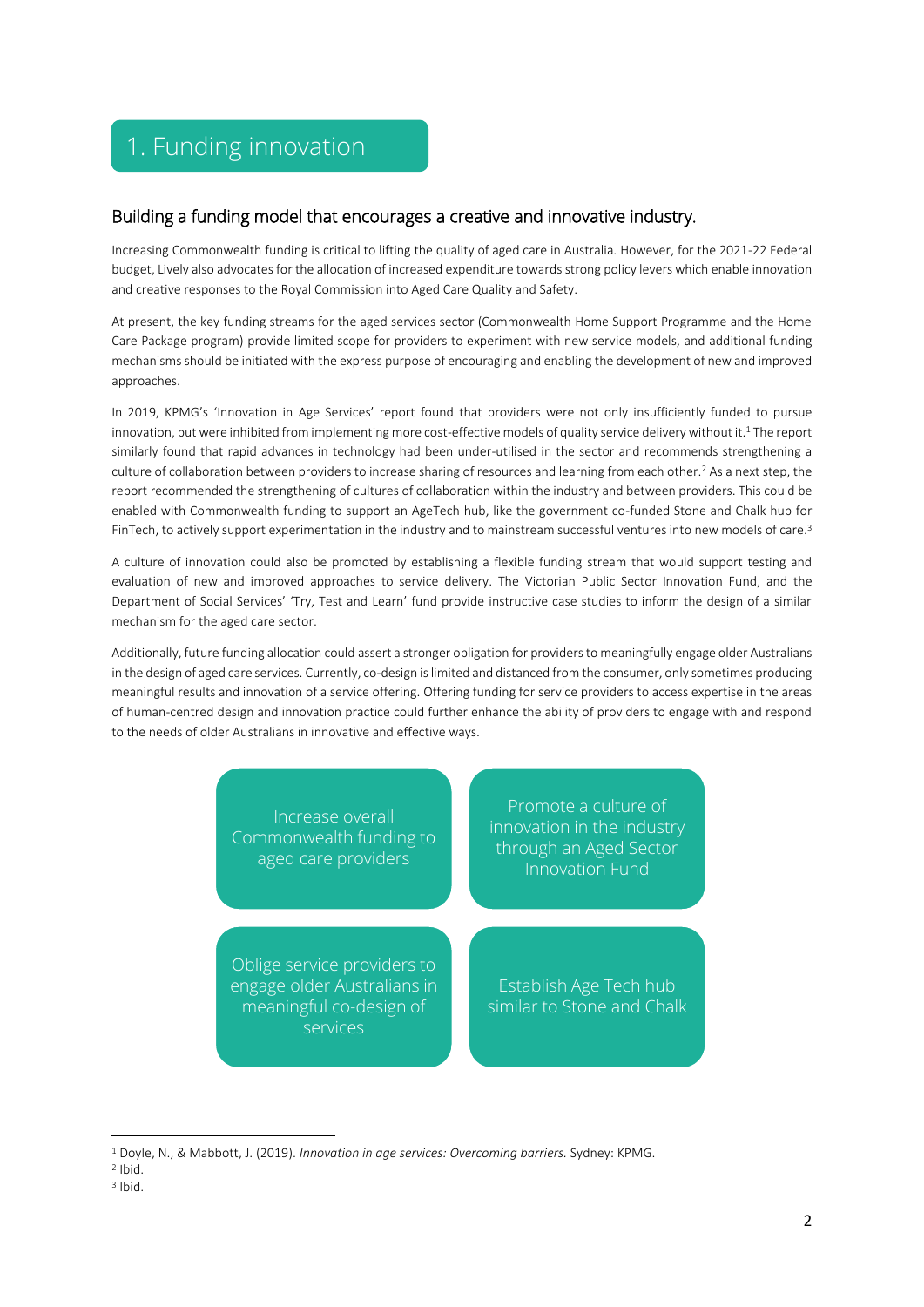## Supporting targeted initiatives that successfully attract young people into the aged services workforce.

Australia's ageing population has more heterogenous needs than ever, and greater investment which expands the workforce and diversifies its service offering is urgently needed to match this demand.

Submissions to the Aged Care Royal Commission highlighted that the aged care workforce had only grown by four per cent between 2012 and 2016; an insufficient rate of growth for a workforce that is projected to "need to grow at around three times its current growth rate" to meet future needs.<sup>4</sup>

Through Lively's engagement with other aged care providers across the sector, we have also identified that attracting young people into the aged care workforce is a particular challenge. Indeed, the median age of the community aged care workforce is 50, by comparison with 33 in retail, 37 in finance, and 38 in construction.<sup>5</sup> As many in the existing aged care workforce near retirement age, the need to position aged care as an attractive and rewarding career path for young people in the community is of paramount importance.

Targeted initiatives to encourage young people into this space are in short supply. Yet young Australians are currently affected by a record high unemployment rate, brought on by a drought in entry-level opportunities and exacerbated by COVID-19.<sup>6</sup> Research by the Foundation for Young Australians also highlights care as one of the key sectors where job opportunities for young people will continue to expand in coming decades, rather than contract.<sup>7</sup> In this context, there is a clear opportunity to establish strong policy levers that incentivise young people to consider employment in this space.

Aged care business models like Lively's respond to these issues by offering entry-level roles to young jobseekers, providing opportunities for young people to engage in 'light touch' support services for older people as an attractive employment opportunity with low barriers to entry. From there, our model encourages and supports young people to expand their skills and qualifications, and to pursue ongoing careers in the sector, having been introduced to the rewards of working with and supporting older community members. Our research with young jobseekers has shown that 92% of young people are more likely to consider an aged care career as a result of this experience. Investment from the Commonwealth could support similar, evidence-based initiatives to engage young jobseekers in care, meeting both the needs of the aged care industry and promoting youth job-creation at a national scale.

Having engaged young people in the sector, key to their retention and further upskilling in the workforce will be the allocation of funding to foster a culture that values and appreciates aged care workers. This should also help the industry mature, inspiring entry-level jobseekers to recognise and see value in their aptitude for caring within discernible and attractive career pathways.

<sup>4</sup> Tune, D. (2017). *Legislated Review of Aged Care 2017.* Canberra: Australian Government Department of Health. <sup>5</sup> McCrindle Research. (2017). *Australia's Aged Care Puzzle: Demand Vs. Supply.* Surry Hills: Community Services and Health Industry Skills Council.

<sup>6</sup> Isherwood, L., Mavromaras, K., Moskos, M., & Wei, Z. (2018). *Attraction, Retention and Utilisation of the Aged Care Workforce.* Adelaide: The University of Adelaide: Future of Employment and Skills Research Centre.

<sup>7</sup> Foundation for Young Australians. (2017). *The New Work Order.* Melbourne: Foundation for Young Australians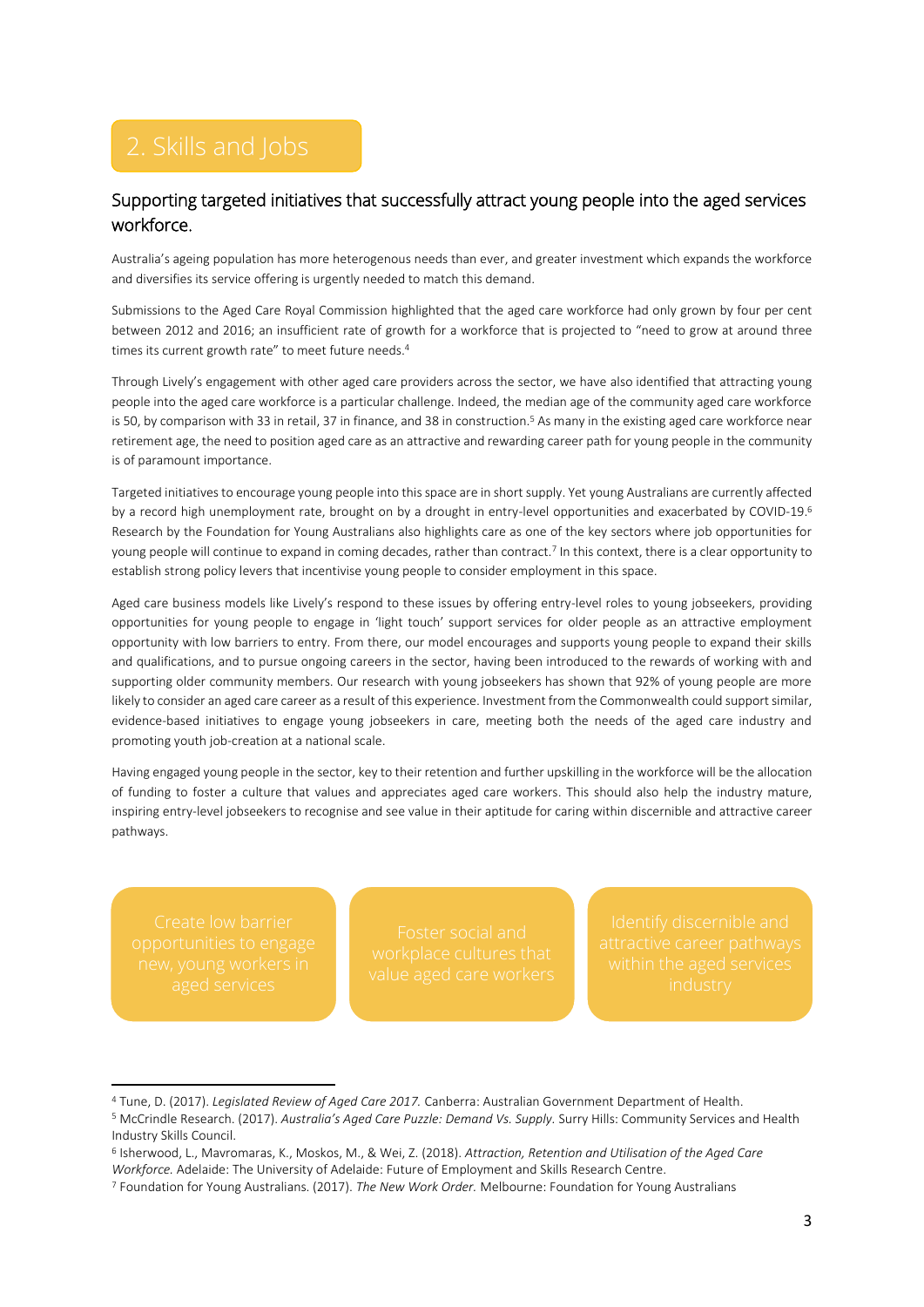# 3. Age-friendly communities

## Building communities that welcome and value older Australians' ongoing contribution and participation.

While the experience of ageing is an inherently individual one, common to all older Australians is a need for self-fulfilment through social connection and productivity. To improve the aged care system, Commonwealth funding should target levers which encourage social connection and productivity; in particular, models that support older people to contribute their skills, knowledge, and interests to their local communities.

At Lively, we have witnessed the deep and positive impacts of community participation programs in older Australians' feelings of social connectedness, life enjoyment and dignity. As an example, Lively's *Buds* initiative operates in partnership with local councils to deliver free intergenerational gardening programs. The initiative supports older residents to maintain an active involvement in gardening for their enjoyment, health and wellbeing, while getting to know and work with a local young person.

Key to the *Buds* program is not only the provision of gardening support for older people, but the creation of an environment in which older people can *share their skills* with young people who have an interest in gardening. In our experience, most existing social support services for older people focus on *socialisation* – group outings or luncheons, for example – without considering or facilitating opportunities for older people to make a tangible contribution in their local community. This sense of contribution and purpose is integral to health and wellbeing, and investment in older people's ongoing productivity and involvement in their communities is an investment in lower lifetime reliance on health and care services.

Similar programs to Lively's *Buds* model, subsidised by measures in the 2021-22 budget, could enable older Australians to participate in their local communities for longer and would encourage self-fulfilment through social connection and productivity.

> Fund services that promote older Australians' social connection and productivity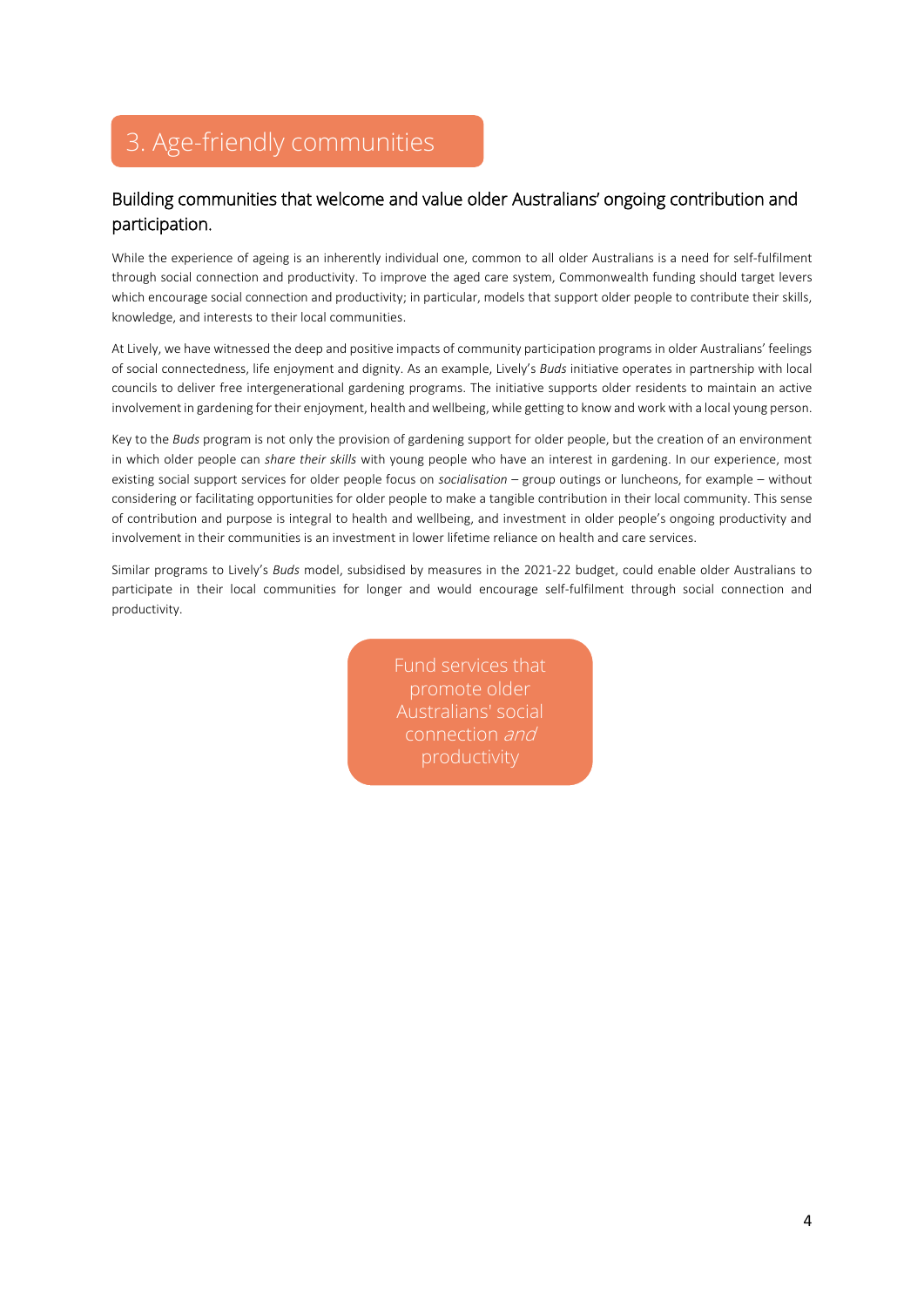# 4. Preparing for the future

#### Helping Australians engage with and plan for their ageing.

Stigma about entering the aged care system prevents timely assessment and access of the supports available to older Australians. The 2021-22 Budget should allocate funding to measures which better inform older Australians' decision-making about their care and encourage early action on their ageing journey.

This should include measures to destigmatise the act of 'asking for help', highlighting the benefits to older people's identity, independence, and wellbeing of reaching out for support earlier in their journey, rather than when they reach a crisis point. In turn, this would reduce the pressure associated with the Home Care Package waiting list, which currently consists of over 100,000 older people who are in desperate need of support, having waited until the point of absolute need to reach out for an assessment. By connecting with services earlier, older people can be supported by providers to plan ahead, undertake timely assessment, and experience a smoother transition through escalating levels of need.

Lively particularly supports the introduction of budget measures that actively incentivise early assessment for and access to the care system. It also supports the establishment of a new category of light-touch aged support services that enables consumers to access and become accustomed to the system in a timely way. These light-touch supports should not be positioned as 'aged care' services, but 'home, health and lifestyle' services that older people can access without a sense of shame or incapacity, and without extensive assessment processes.

Further, and as part of its 2020 'Reforming Aged Care' report, the Grattan Institute recommended establishing an independent consumer advisory body to help older Australians make informed decisions about their care.<sup>8</sup> Lively supports this recommendation, adding that any new body should not limit the role and relationship that providers can play in working with older Australians to develop individualised care and support plans.

| Fund measures which | Support older          |
|---------------------|------------------------|
| destigmatise aged   | Australians to plan    |
| care                | ahead                  |
| Incentivise early   | Establish new health   |
| assessment for and  | and lifestyle services |
| access to the care  | to deliver light-touch |
| system              | care                   |

<sup>8</sup> Duckett, S., Stobart, A., & Swerissen, H. (2020). *Reforming aged care: A practical plan for a rights-based system.* Melbourne: Grattan Institute.